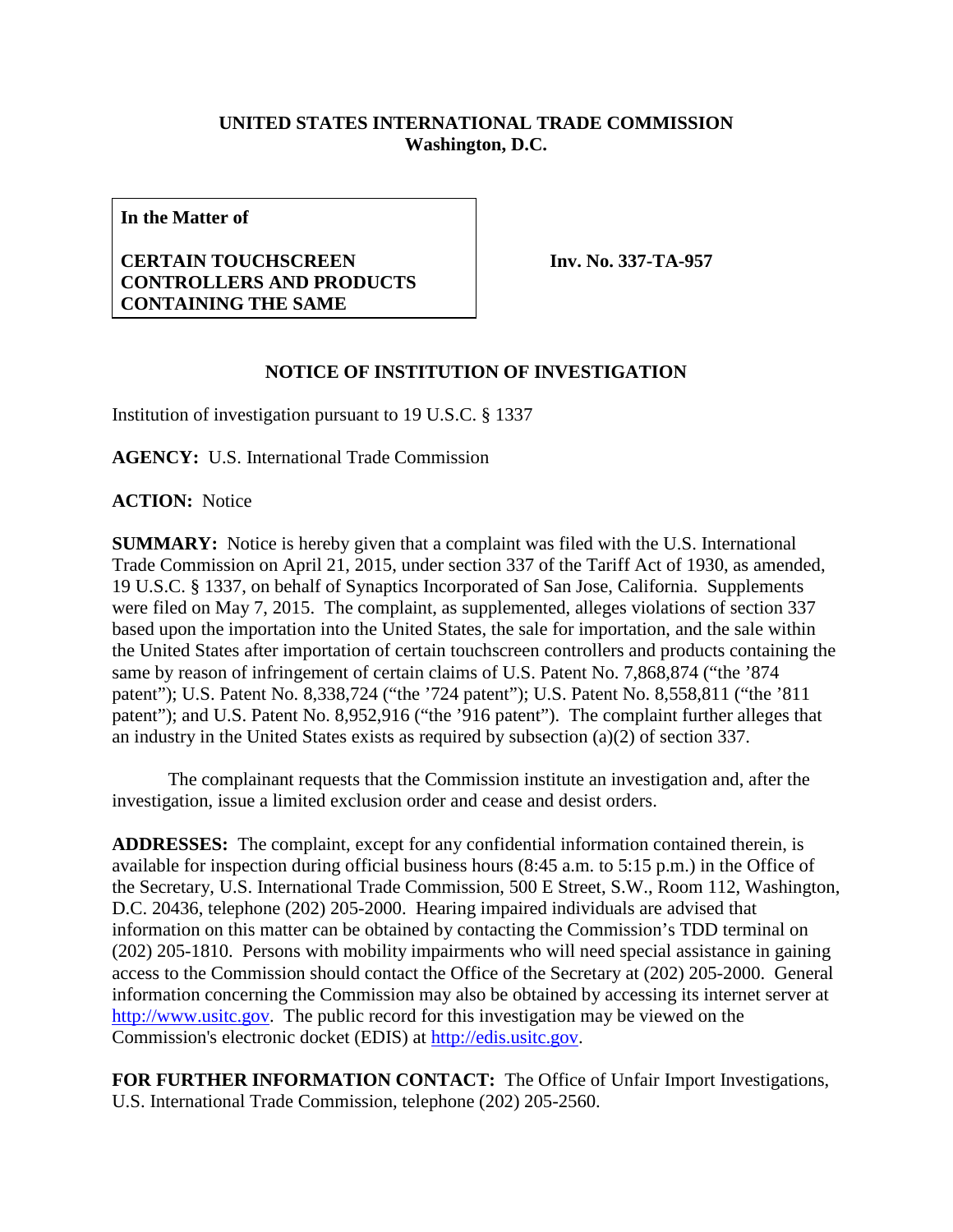**AUTHORITY:** The authority for institution of this investigation is contained in section 337 of the Tariff Act of 1930, as amended, and in section 210.10 of the Commission's Rules of Practice and Procedure, 19 C.F.R. § 210.10 (2015).

**SCOPE OF INVESTIGATION:** Having considered the complaint, the U.S. International Trade Commission, on May 19, 2015, **ORDERED THAT** –

(1) Pursuant to subsection (b) of section 337 of the Tariff Act of 1930, as amended, an investigation be instituted to determine whether there is a violation of subsection (a)(1)(B) of section 337 in the importation into the United States, the sale for importation, or the sale within the United States after importation of certain touchscreen controllers and products containing the same by reason of infringement of one or more of claims 1, 5, 6, 11, 16, 23-26, 39, 50, 51, 56, 57, 61, 62, and 64 of the '874 patent; claims 1-3, 5, 8, 12, and 19-22 of the '724 patent; claims 1, 3, 4, 7, 11, 12, 15, 16-18, 20, 23, and 25 of the '811 patent; and claims 1-3, 7, 9, 10, and 13-16 of the'916 patent, and whether an industry in the United States exists as required by subsection  $(a)(2)$  of section 337;

(2) For the purpose of the investigation so instituted, the following are hereby named as parties upon which this notice of investigation shall be served:

(a) The complainant is:

Synaptics Incorporated 1251 McKay Drive San Jose, CA 95131

(b) The respondents are the following entities alleged to be in violation of section 337, and are the parties upon which the complaint is to be served:

> Shenzhen Huiding Technology Co., Ltd. a/k/a Shenzhen Goodix Technology Co., Ltd. Floor 2 and 13, Phase B Tengfei Industrial Building Futian Freetrade Zone, Shenzhen 518000 China

Goodix Technology Inc. 6370 Lusk Boulevard, Suite F204 San Diego, CA 92121

BLU Products, Inc. 10814 NW 33rd Street, No. 100 Doral, FL 33172